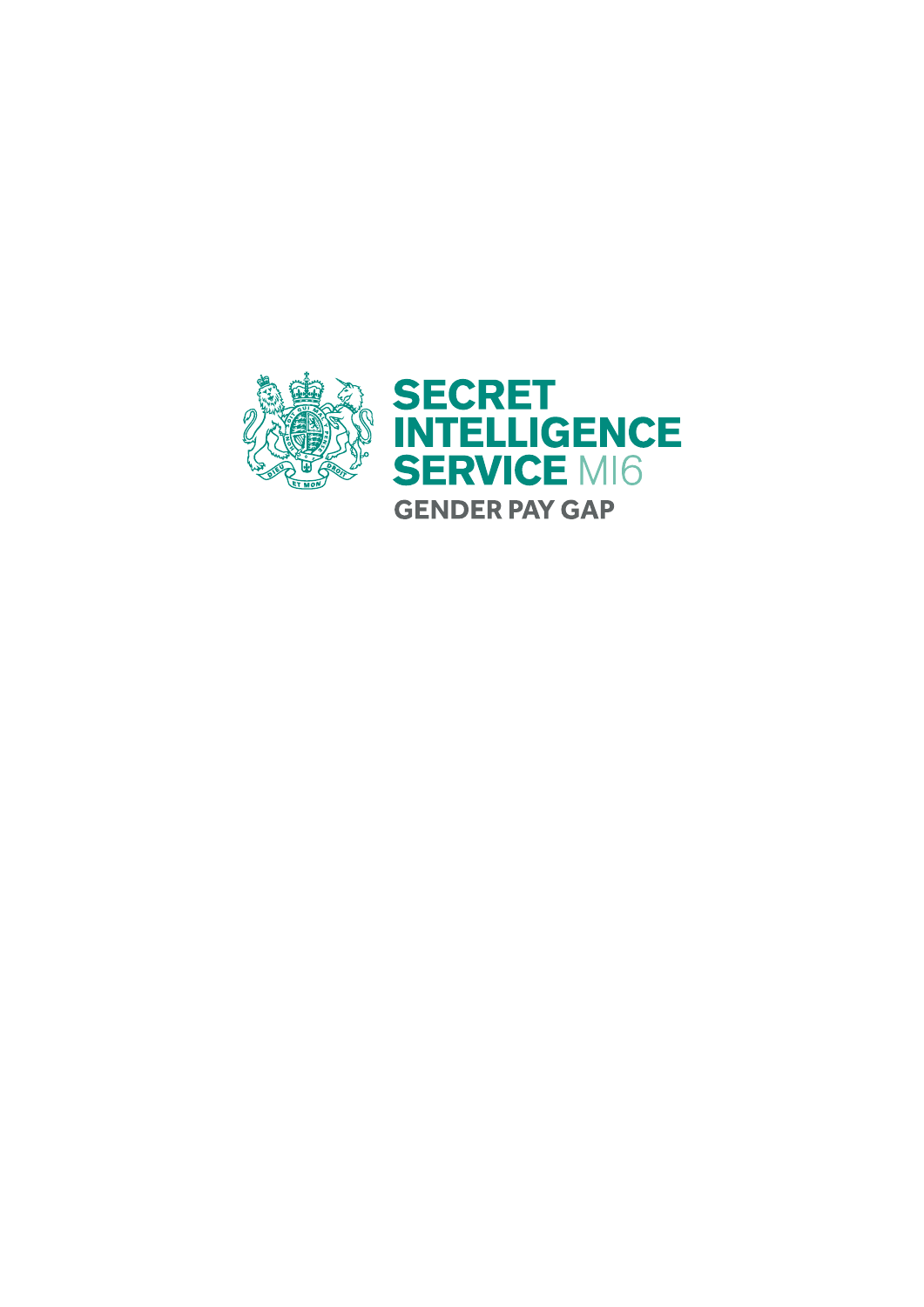

# **Background**

In early 2017 the Government passed legislation to make it a statutory requirement for organisations with 250 or more employees to report annually their gender pay gap. While SIS does not have to publish this data, we believe it is important to be open about our progress, how important equality is to us, and our plans.

**The Gender Pay Gap** report shows the difference in the average pay between all men and women in a workforce. If a workforce has a particularly high gender pay gap, this can indicate there may be a number of issues to deal with, and the individual calculations may help to identify what those issues are. The gender pay gap is different to equal pay.

**Equal Pay** deals with the pay differences between men and women who carry out the same jobs, similar jobs or work of equal value. It is unlawful to pay people unequally because they are a man or a woman.

SIS promotes the equitable treatment of all employees in its pay and reward. Our analysis of our pay data shows that the main cause of the pay gap is a greater proportion of women working in lower grades. As a result, the mean and median pay is lower for women. Bonus amounts also increase with grade and this explains why, on average, bonus mean and median pay are lower for women. The increasing proportion of women in our upper pay quartile is evidence that more women are taking advantage of career progression opportunities, and are successful in doing so.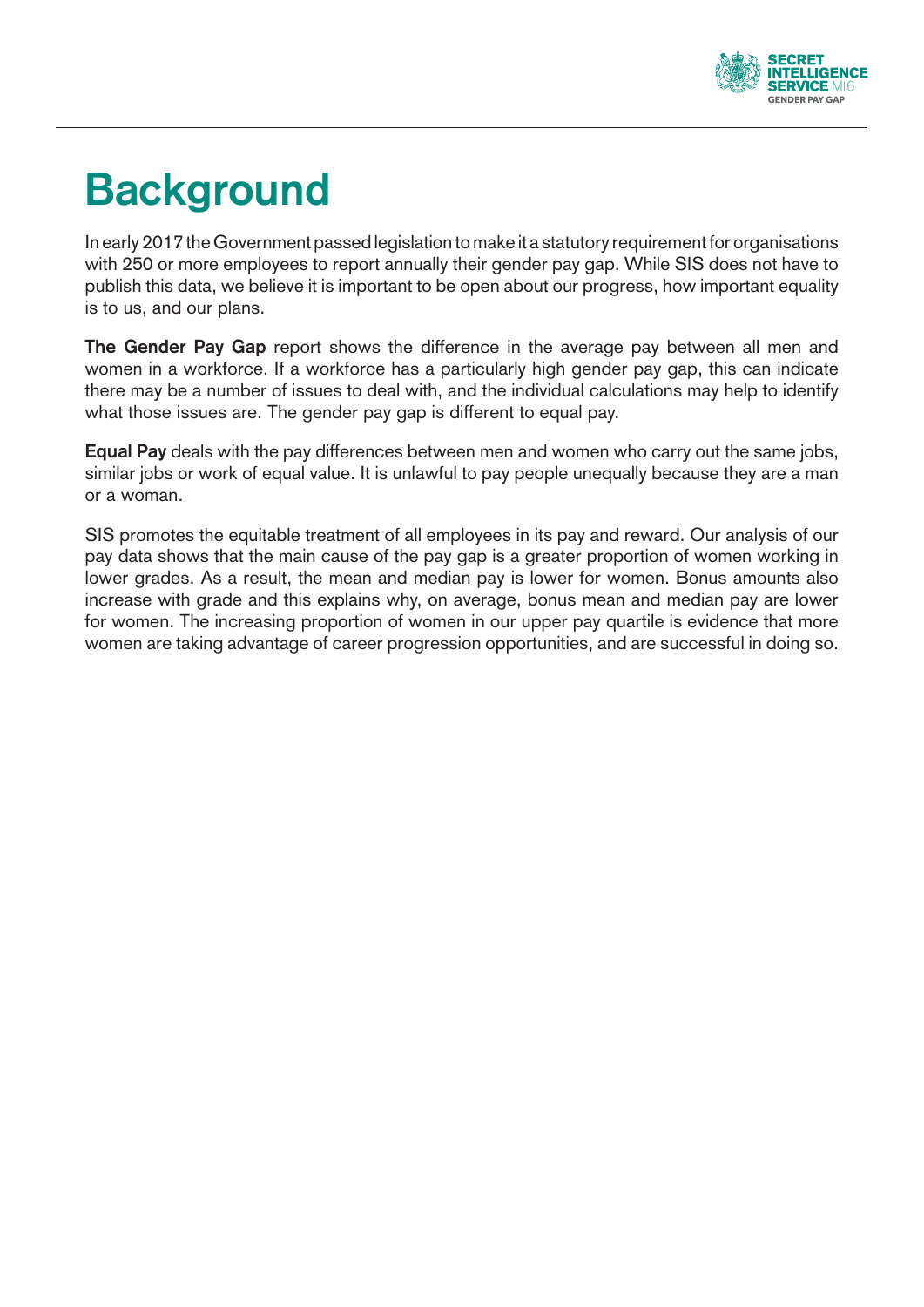

## **Data**

As at 31 March 2020, SlS's workforce head count was made up of **38% women** and **62% men.**

### **Ordinary pay**

The mean gender pay gap is the difference between mean\* pay for female and male employees. **In SIS the mean pay for men is 9.3% higher than for women.**

The median gender pay gap is the difference between median\* pay for female and male employees **In SIS the median pay for men is 7.1% higher than for women.**

#### **Bonuses**

The mean gender pay gap for bonuses is the difference between mean bonuses paid to female and male employees. **In SIS the mean gender pay gap for bonuses for men is 15.9% higher than for women.**

The median gender pay gap for bonuses is the difference between the median bonuses paid to female and male employees. **In SIS the median gender pay gap for bonuses for men is 39.8% higher than for women.**

The proportion of employees paid a bonus is **48.8%** of men and **52.2%** of women. In line with the legislation, we have included all payments including small recognition payments that are paid throughout the year to recognise specific achievements.



\* Mean is the sum of all pay divided by the number of people; the median is the middle-ranked pay when you line up all salaries in ascending order.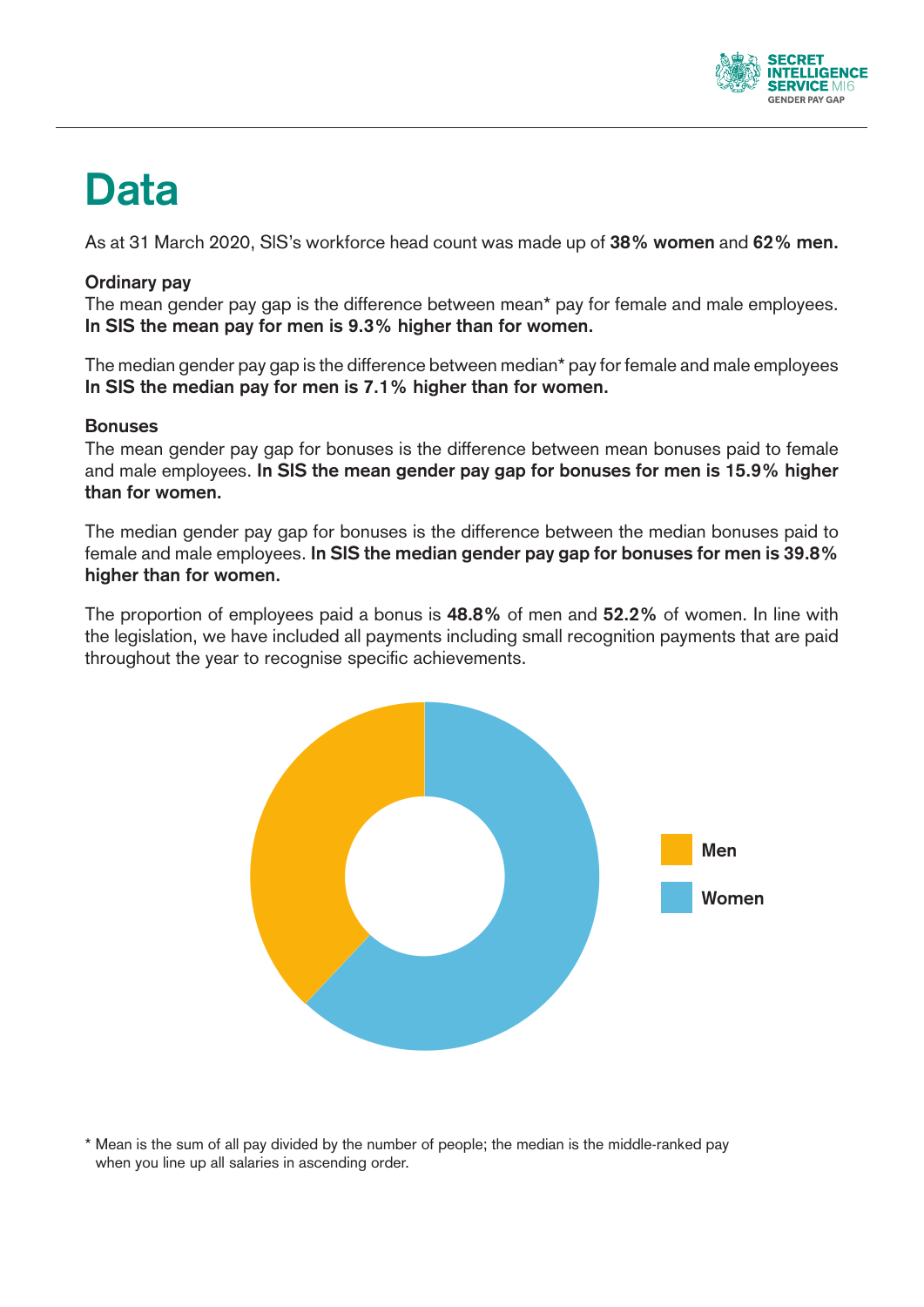

## **Proportion of Men and Women in each Pay Quartile**

The figure below highlights the number of women in the lower quartile has gone down from 56% last year to 51.8%. While the lower middle quartile for women has gone up from 32% last year to 39.2%. The upper middle quartile has seen a slight decrease of women from 35% last year to 32.9%. There is also a small increase from 27% last year to 28.3% in the number of women in the upper quartile.